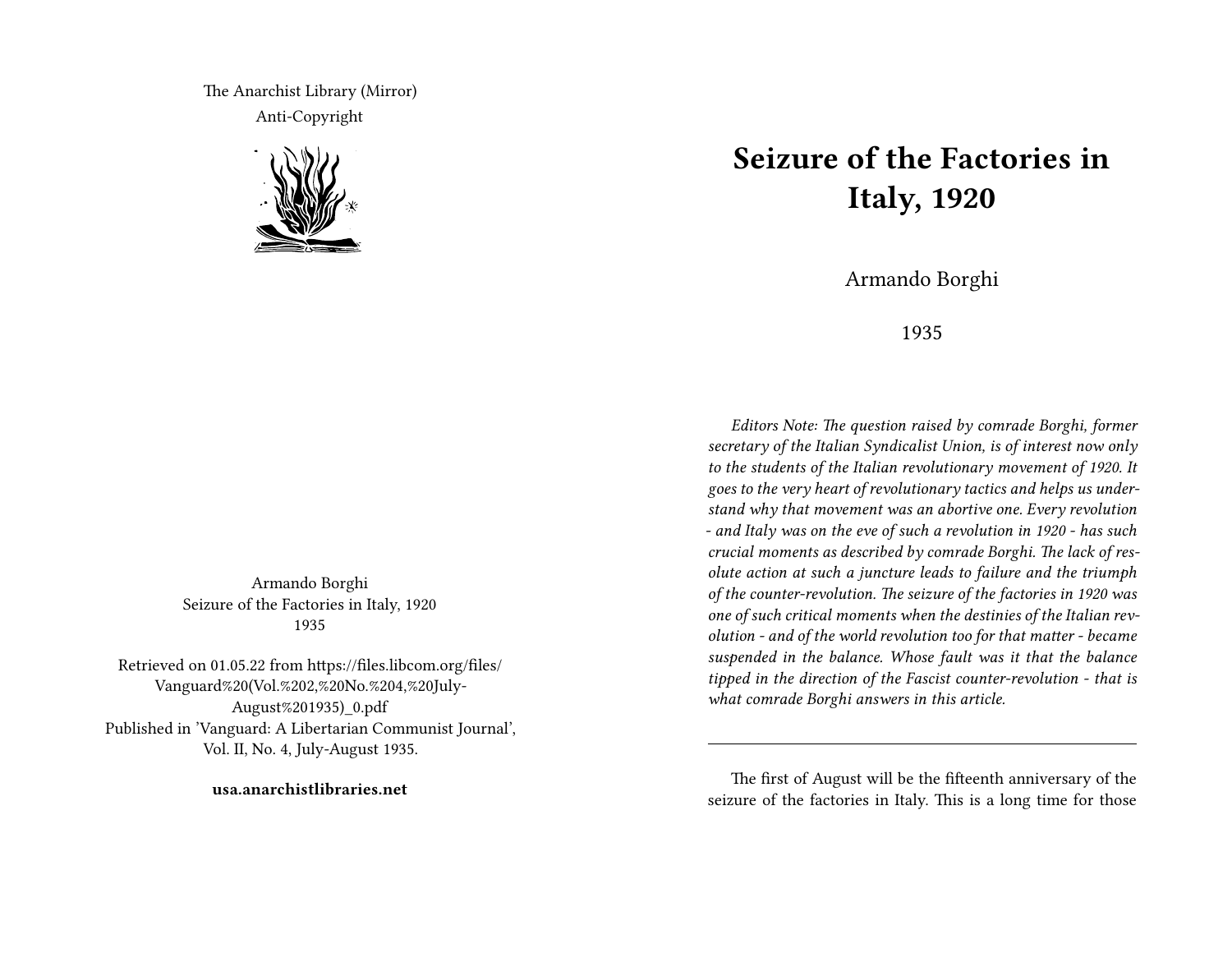who prefer to forget, but it is not long enough for those who wish to disguise the historical truth. However, it is no time at all for us who may have neither forgotten anything nor disavowed any of these events. The communists are not among those who like to make the truth known. I have just read a choice morsel of Spanish prose leveled at the anarchists by a specialist in parrotry. His name is Ferragut. In the March, 1932 issue of *Mundo Obrero* his name appears under the title "The Anarchists,The Russian Revolution, and the Dictatorship of the Proletariat." This may seem a little late, but it is always timely, for the same absurdities are continually propagated by the communists by orders from Moscow. The piece is as follows:

"The example of Italy in 1920, where the anarchists limited themselves to the seizing the factories with the hope that the capitalists and the bourgeoisie would abdicate, proves how empty and chimerical the conception of the anarchists is concerning force of resistance and attack."

The above proves one thing perfectly: How great, how vast and deeply rooted is the ignorance (or the dishonesty) of these reporters of cock and bull stories of which Moscow has become the nursery ground for years.

Just the opposite of the quotation is the truth.

First: The seizure of the factories in Italy was not the work of the anarchists. This movement was undertaken under the responsibility of the labor unions.

Second: The anarchist workers were just *one* element, though a considerable factor, in only one workers organization, the Italian Syndicalist Unions. This organization was a minority. Opposed to it (especially in times of revolutionary action) there was the General Confederation of Labor.<sup>1</sup> The latter was powerful for the following reasons: a) It was looked upon favorably by the government because it had *from the*

<sup>&</sup>lt;sup>1</sup> There were anarchists in the Confederation of Labor, but they were scattered and without directing influence.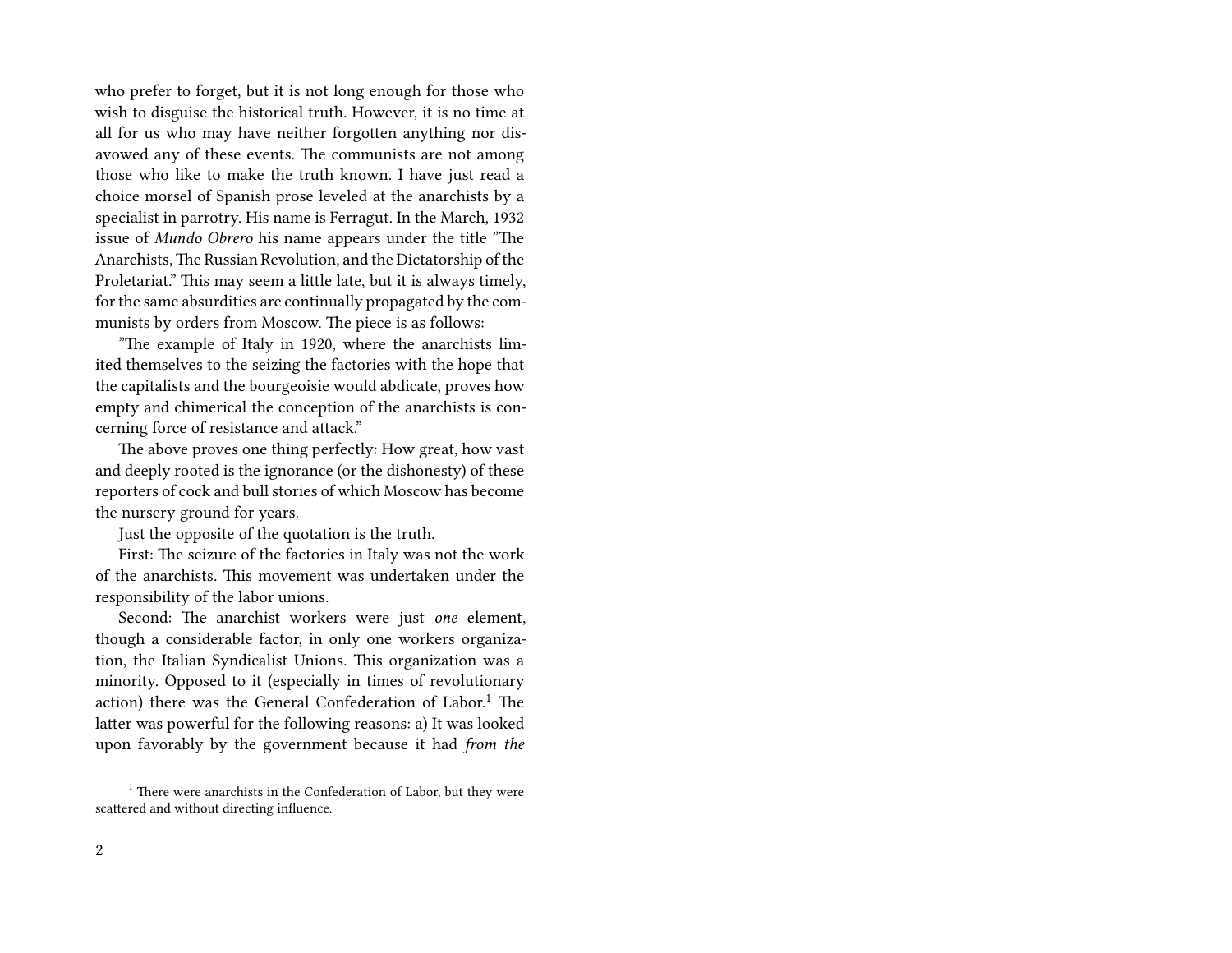*time of its formation* (1906) to the Red Week (1914) always betrayed, repudiated, suppressed and set up barriers in the way of any direct action movement. b) Since its formation it was protected by the Socialist Party with which it was linked officially for the purpose of achieving electoral gains. c) It had made use of its collaboration with the government during the war (though it pretended to be against war under guidance of the Socialist Party) to become numerically powerful. d) During the post war events it was protected by the left wing of the Socialist Party (the wing that was actually leading the Socialist Party in 1920). Now this left wing was formed in 1920 by the Bombacci, the Serrati, the Gennari, etc.: that is, the very people who were then the proteges of Lenin and the "communists" of the Socialist Party. (The Communist Party of Italy was organized a year later by the same Bombacci, Serrati, etc.)

*During the occupation of the factories, the trustworthy friends of Moscow, Bombacci, Serrati, etc., were in cordial and official relationship with the reformist leaders of the Confederation of Labor and were working together against the anarchists, against their newspaper Umanita Nova, edited by Malatesta, and against the Italian Syndicalist Union, which was not anarchist but which was for direct action and very much influenced by the anarchists.*

But what were the reproaches of the Confederation of Labor and the communist extremists who were at the head of the Socialist Party? What were their common reproaches *against the anarchists?* They are as follows: The anarchists wished to proceed too quickly with force; their actions were precipitant; they were demoralizing the well disciplined forces of the Confederation of Labor; they did not care to understand that a revolution comes *by itself*, by a strange *fatality*.

What was the anarchist reply to this point of view?